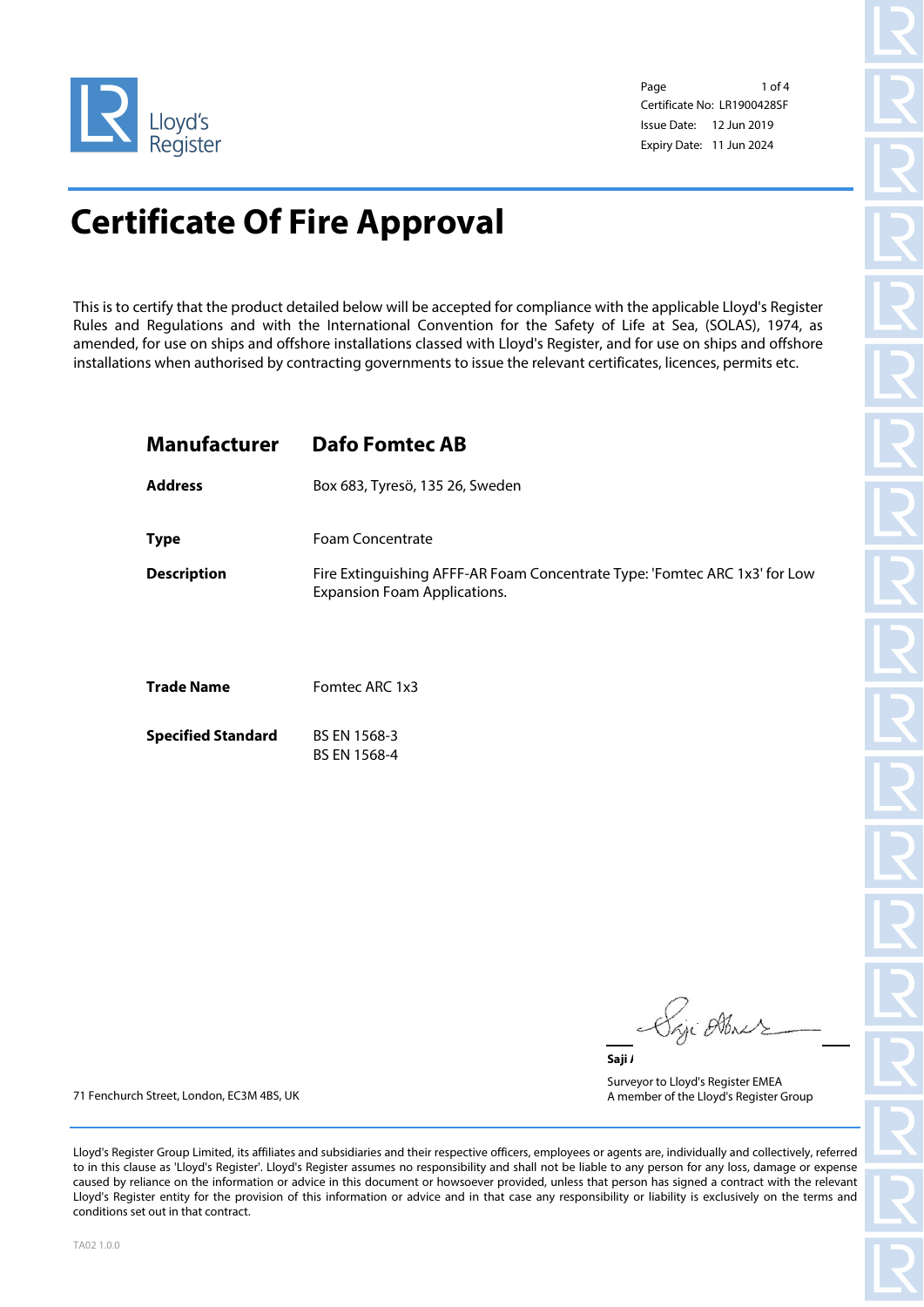

Page 2 of 4 Certificate No: LR1900428SF Issue Date: 12 Jun 2019 Expiry Date: 11 Jun 2024

# **Certificate Of Fire Approval**

This certificate is not valid for equipment, the design or manufacture of which has been varied or modified from the specimen tested. The manufacturer should notify Lloyd's Register EMEA of any modification or changes to the equipment in order to obtain a valid Certificate.

The Design Appraisal Document and its supplementary Type Approval Terms and Conditions form part of this Certificate.

This certificate remains valid unless cancelled or revoked, provided the conditions in the attached Design Appraisal Document are complied with and the equipment remains satisfactory in service.

71 Fenchurch Street, London, EC3M 4BS, UK

Lloyd's Register Group Limited, its affiliates and subsidiaries and their respective officers, employees or agents are, individually and collectively, referred to in this clause as 'Lloyd's Register'. Lloyd's Register assumes no responsibility and shall not be liable to any person for any loss, damage or expense caused by reliance on the information or advice in this document or howsoever provided, unless that person has signed a contract with the relevant Lloyd's Register entity for the provision of this information or advice and in that case any responsibility or liability is exclusively on the terms and conditions set out in that contract.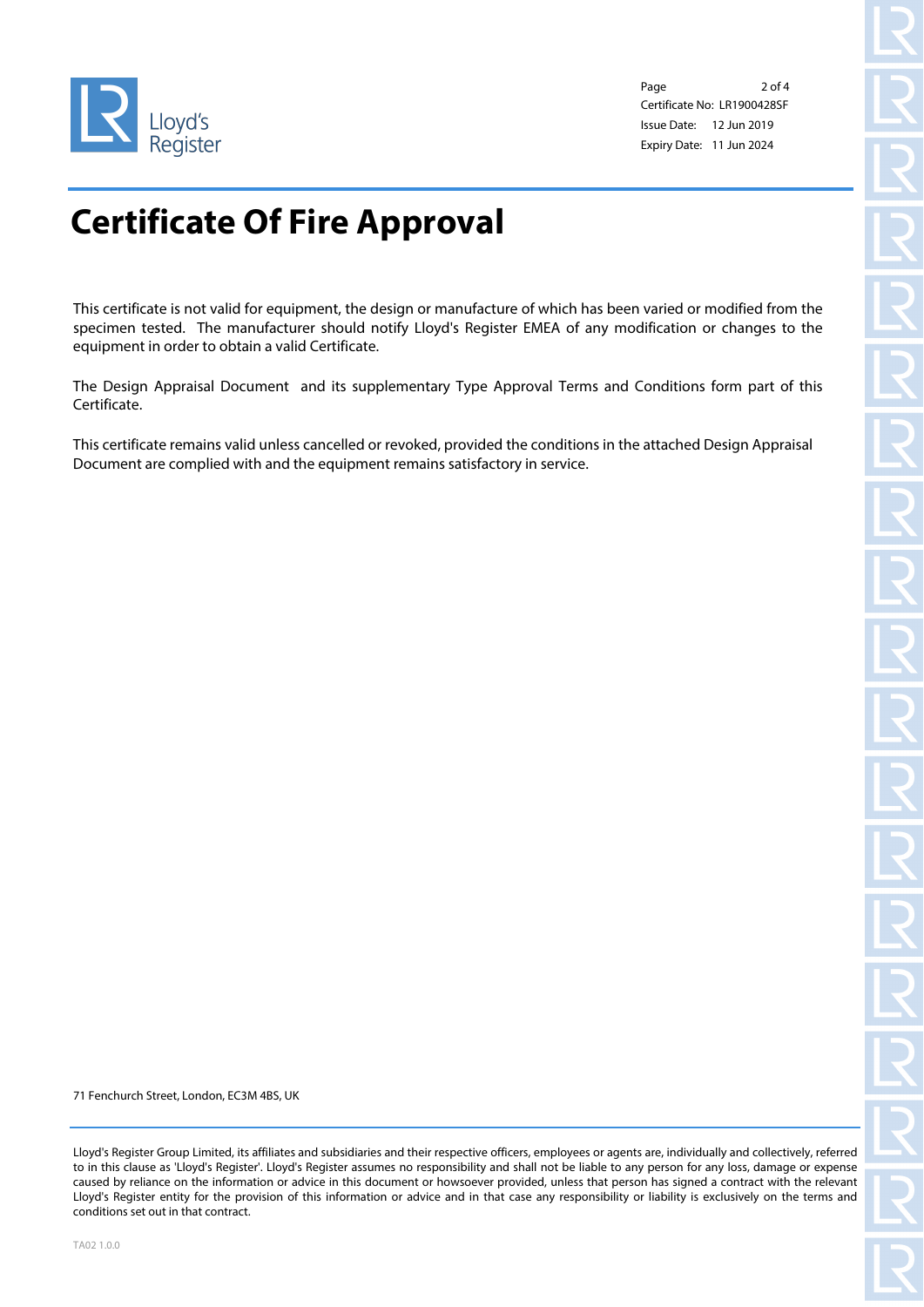

Page Certificate No: Issue Date: Expiry Date: Reference:  $3$  of  $\Delta$ LR 1900428SF 12 June 2019 11 June 2024 UKITSO/SFS/TA/SA/WP36437795

#### **ATTACHMENT TO CERTIFICATE OF TYPE APPROVAL No. LR1900428SF**

This Design Appraisal Document forms part of the Certificate.

This certificate is a renewal of Certificate No. SAS F140153

#### **APPROVAL DOCUMENTATION**

Lloyd's Register EMEA Certificate No. LIV 0333645/01A1 dated 17<sup>th</sup> April 2003 'Fire Extinguishing Media to EN 1568-3 and EN 1568-4 Specification'.

#### **CONDITIONS OF CERTIFICATION**

- 1. Foam concentrate type "ARC 1x3" for producing Low Expansion Foam'': To be used in 1% minimum concentration in suitable equipment for hydrocarbon fuel applications and 3% minimum concentration in suitable equipment for polar solvent fuel applications
- 2. Performance levels achieved:

|                       | <b>Hydrocarbon Fire</b> |                    | <b>Polar Solvent Fire</b> |                    |
|-----------------------|-------------------------|--------------------|---------------------------|--------------------|
|                       | Freshwater              | Seawater           | Freshwater                | Seawater           |
| <b>Extinguishment</b> | CLASS <sub>1</sub>      | CLASS <sub>1</sub> | CLASS <sub>1</sub>        | CLASS <sub>1</sub> |
| <b>Burnback</b>       | I FVFI A                | I FVFI A           | I FVFI A                  | I FVFI A           |
| Resistance            |                         |                    |                           |                    |

- 3. Foam concentrate should be stored above its freezing temperature of -30ºC
- 4. To be tested after a period of 3 years and every year thereafter to verify that they remain fit for service in accordance with Annex 4 and 5 of the test standard, by independent laboratories or authorised service suppliers acceptable to the Administration
- 5. It must be confirmed that the test standard is acceptable for the project and application envisaged
- 6. This certificate only approves the fire performance and other characteristics of the foam concentrate in accordance with EN 1568-3 and EN 1568-4. The use of certain foam concentrates may also be subject to additional requirements, including environmental regulations, depending on the projects where they are to be used. Therefore, the suitability of the foam concentrate for each application must also be confirmed at the design stage by the Project Plan Approval authority
- 7. Production items are to be manufactured in accordance with a quality control system which shall be maintained to ensure that items are of the same standard as the approved prototype
- 8. The certificate holder is solely responsible for the products supplied under this Certificate and to ensure that their products, whether manufactured by themselves or their licensee manufacturers, if agreed by Lloyd's Register, are fully compliant with the relevant statutory regulations and Lloyd's Register Class rules as applicable and designed and manufactured to the same quality and specifications as the prototype tested, including components that are designed and manufactured by third parties

Lloyd's Register Group Limited, its affiliates and subsidiaries and their respective officers, employees or agents are, individually and collectively, referred to in this clause as 'Lloyd's Register'. Lloyd's Register assumes no responsibility and shall not be liable to any person for any loss, damage or expense caused by reliance on the information or advice in this document or howsoever provided, unless that person has signed a contract with the relevant Lloyd's Register entity for the provision of this information or advice and in that case any responsibility or liability is exclusively on the terms and conditions set out in that contract.